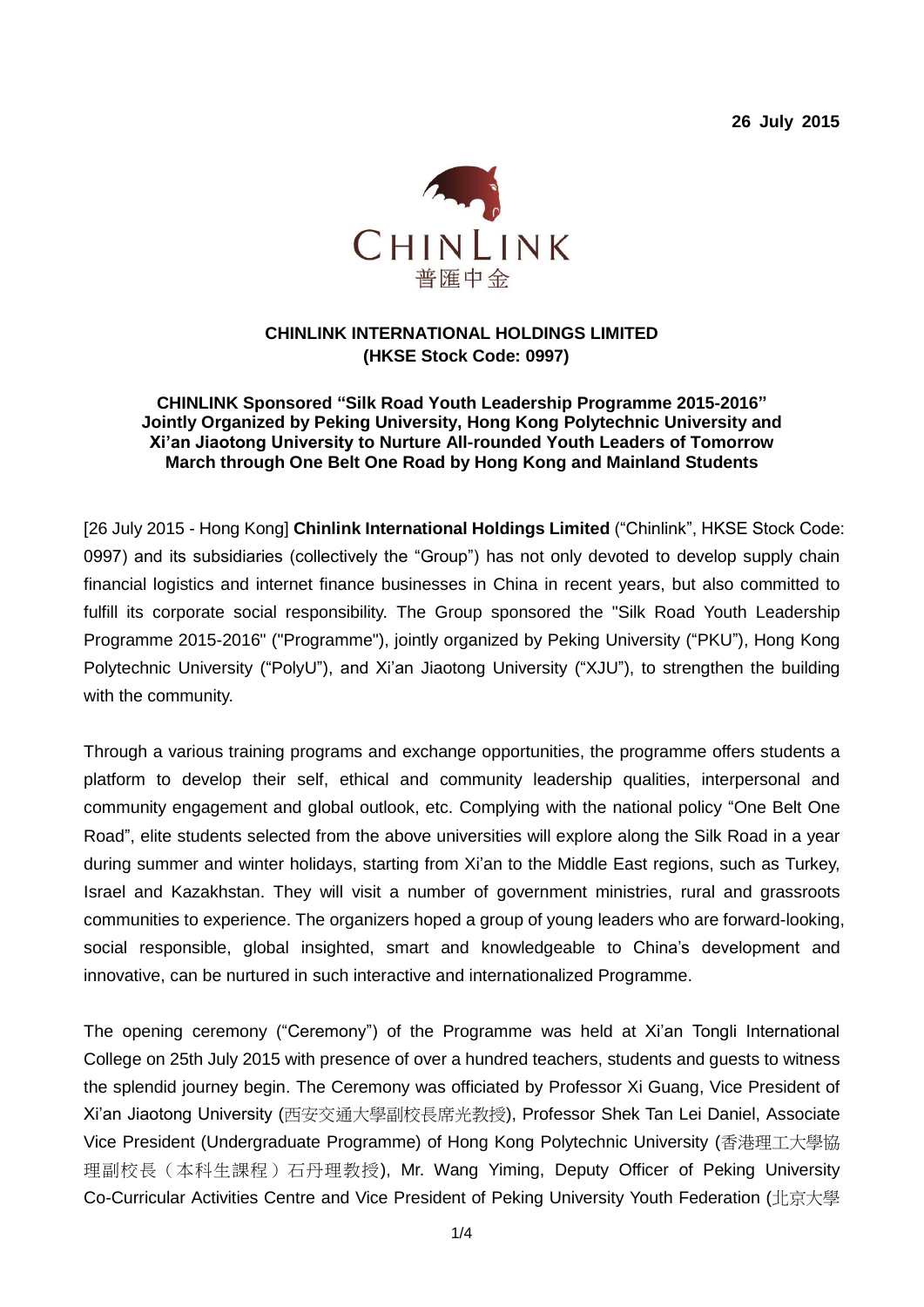學生課外活動指導中心副主任、青年聯合會副主席王逸鳴先生), Mr. Li Weibin and Ms. Lee Wing Yan Joanne, Chairman and Corporate Development Director of Chinlink International Holdings Limited respectively, and Mr. Li Shengrong, Vice Director General of Shaanxi Province Department of Commerce (陝西省商務廳副廳長李生榮先生), Mr. Cao Hong, Vice President of Chang'an Bank (長安 銀行副行長曹宏先生), Mr. Gao Rongzu, Director of Shaanxi Province Administration of Foreign Exchange Capital Management Division (陝西省外管局資本金管理處處長高榮祖先生), and Mr. Sun Jianning, Director of Shaanxi Province Education Foreign Affairs Division (陝西省教育廳國際合作處 孫建寧處長), etc. attended the Ceremony. Officiating guests expressed their expectations to the students and highlighted how "One Belt One Road" influenced China and the world, in the meantime, students were also engrossed by the speakers.

Ms. Lee Wing Yan Joanne, Corporate Development Director of Chinlink International Holdings Limited, delivered a welcome speech to the participants. She said, "As a listed company in Hong Kong, Chinlink spares no effort to cultivate the future leaders besides taking part in charitable activities. We support the idea of this programme and hope participants will turn to be capable, global-thinking and forward-looking leaders in the end of the journey."

She further mentioned, "The theme of the program is 'One Belt One Road'. It provides ample development opportunities for China and the world and is in line with our group's development strategy. It is like an unstoppable high-speed economic train, crossing the borders of Asia, Europe, Middle East and towards the world. Early 2012, Chinlink noticed the potential of Silk Road. We vigorously developed our supply chain financial logistics businesses in Xi'an City, where the Silk Road began. As the future masters of our society, I hoped that students can grasp this golden chance to board the train and to lead the sustainable development of the society and human. Being a sponsor of this event, we wished that public will have a deeper understanding of Chinlink's position, whilst young people can get to understand the society's development and the impact of 'One Belt One Road' to China and the world. "

Performance of students from PKU, PolyU and XJU led the atmosphere up to the peak of the Ceremony. After the launching of the Ceremony, the organizers declared the "Silk Road Youth Leadership Programme 2015-2016" was officially launched!

In the future, Chinlink will continue to support all kinds of activities which contribute to community development to foster the sustainable development of the community.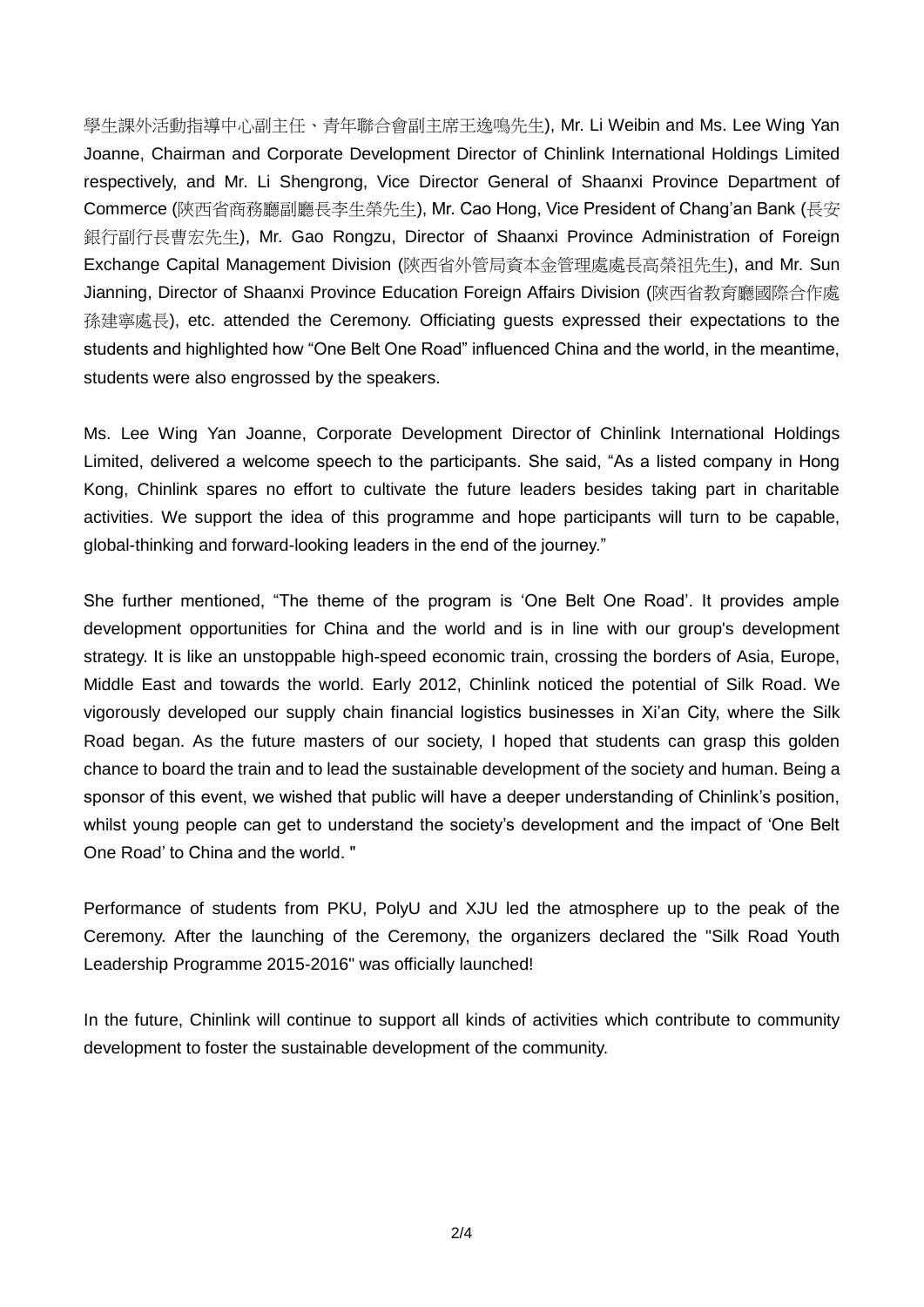

Ms. Lee Wing Yan Joanne, Corporate Development Director of Chinlink International Holdings Limited (Left) received the souvenir presented by Professor Shek Tan Lei Daniel, Associate Vice President (Undergraduate Programme) of Hong Kong Polytechnic University (Right).



Guests and "Silk Road Youth Leadership Programme 2015-2016" students took photo together.